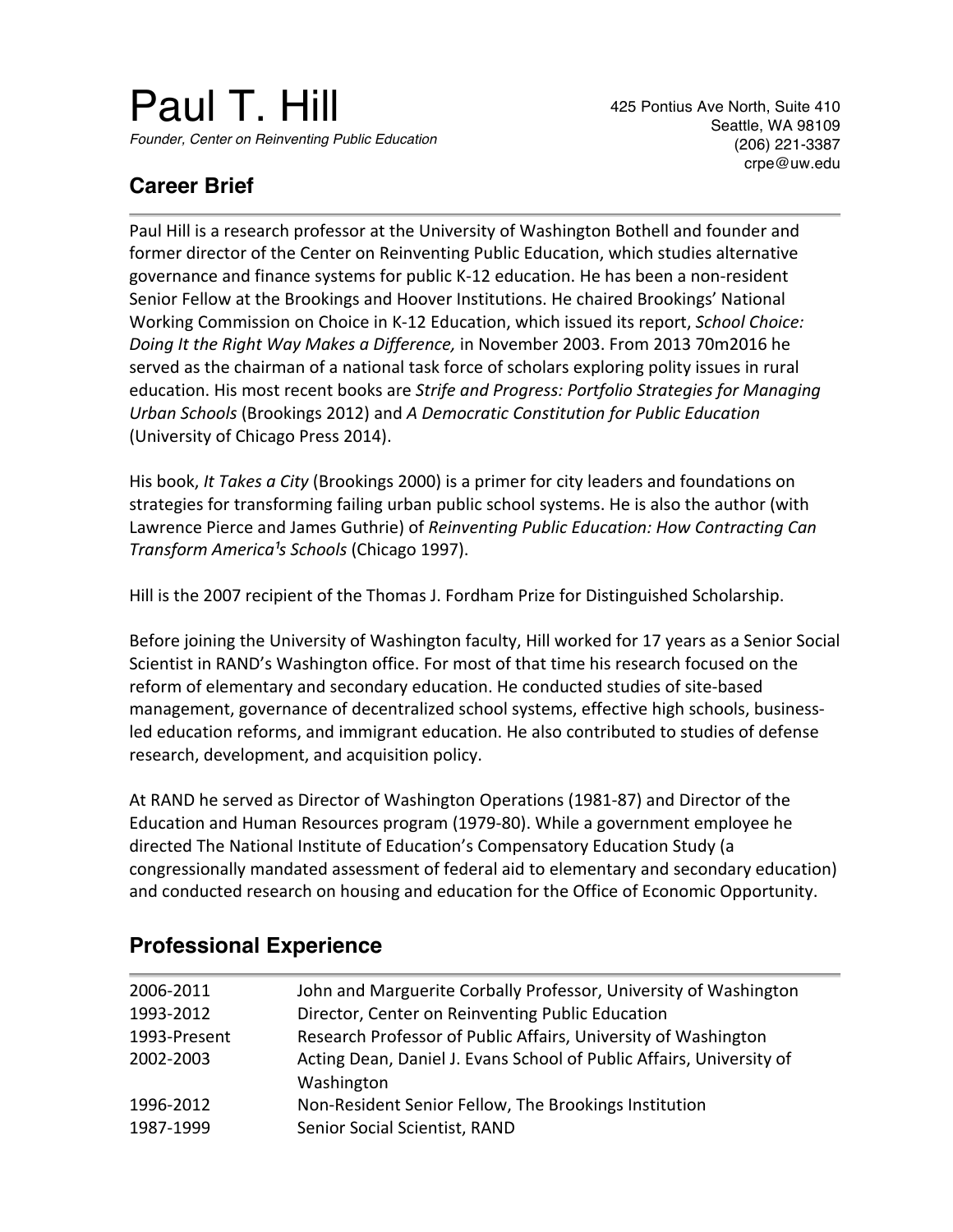| 1999-Present | Distinguished Visiting Fellow, the Hoover Institution            |
|--------------|------------------------------------------------------------------|
| 1981-1987    | Director, Washington Operations, RAND                            |
| 1979-1980    | Director, Education and Human Resources Program, RAND            |
| 1972-1977    | Assistant Director for Policy Studies, The National Institute of |
|              | Education, U.S. Department of Health, Education, and Welfare     |
| 1970-1972    | Research staff member, Office of Economic Opportunity            |
| 1968-1970    | Congressional staff member                                       |

## **Education**

| 1972 | Ph.D., Political Science, (minor in Experimental Social Psychology),<br><b>Ohio State University</b> |
|------|------------------------------------------------------------------------------------------------------|
| 1966 | M.A., Political Science, Ohio State University                                                       |
| 1965 | B.A., summa cum laude, Political Science, Seattle University                                         |

## **Selected Publications**

#### **Books and Edited Volumes**

*A New Democratic Constitution for Public Education,* (With Ashley Jochim) Chicago, University of Chicago Press, 2014.

*Strife and Progress: Portfolio Strategies for Managing Urban Schools, Brookings 2012.* 

*Taking Measure of Charter Schools: Better Assessments, Better Policymaking, Better Schools, Ed. (with Julian Betts),* New York, Rowman and Littlefield, 2010.

Learning as We Go: Why School Choice Is Worth the Wait, Education Next Press, 2010.

*Charter Schools Against the Odds: An Assessment of the Koret Task Force on K-12 Education, Ed.,* Stanford CA, Hoover, 2006.

*Making School Reform Work: New Partnerships for Real Change, Ed. (with James Harvey),* Washington, D.C., Brookings, 2004.

*Charter Schools and Accountability in Public Education* (with Robin J. Lake), Washington, D.C., Brookings, 2002.

*Choice with Equity, Ed., Stanford CA,* Hoover, 2002.

*It Takes A City* (with Christine Campbell and James Harvey), Washington, D.C., Brookings, 2000.

*Fixing Urban Schools* (with Mary Beth Celio), Washington, D.C., Brookings, 1998.

*Reinventing Public Education: How Contract Schools Can Transform American Education*  (with Lawrence C. Pierce and James W. Guthrie), Chicago, University of Chicago, 1997.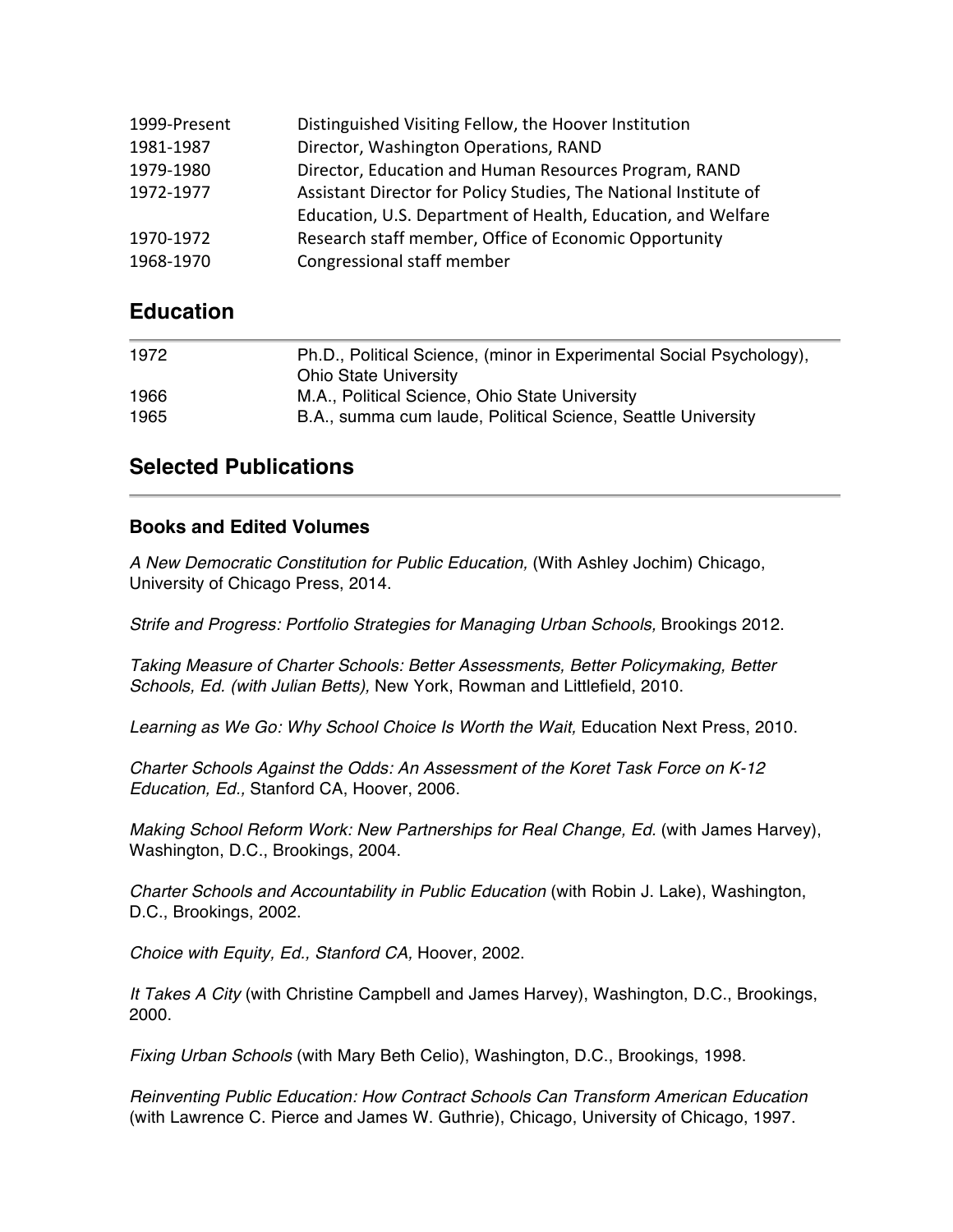#### **Reports**

The SEA of the Future: Maximizing Opportunities Under ESSA, Building State Capacity and Productivity Center, 2016 (With Ashley Jochim and Betheny Gross).

Backfill in Charter High Schools: Practices to Learn From and Questions to be Answered, Center on Reinventing Public Education, 2015 (With Tricia Maas).

The Case for Coherent High Schools, Center on Reinventing Public Education, 2015 (With Tricia Maas).

Next Generation School Districts: What Capacities Do Districts Need to Create and Sustain Schools That Are Ready to Deliver on Common Core? Center on Reinventing Public Education, 2015 (With Tricia Maas).

The Street-Level politics of School Reform, Center on Reinventing Public Education, 2015 (With Ashley Jochim).

The Four Day School Week in Rural Idaho Schools, Rural Opportunities Consortium Idaho, 2015.

The Politics of Education in Small Rural Districts, Rural Opportunities Consortium Idaho, 2015

Accountability and the Federal Role: A Third Way on ESEA (with Linda Darling-Hammond), 2015.

The Portfolio Strategy CEO: The Job and How to Prepare For It, Center on Reinventing Public Education, 2015.

The Politics of K-12 Education in Small Rural School Districts: The Case of Idaho (Rural Opportunities Consortium Idaho), 2014.

Breaking New Ground in Rural Education (Rural Opportunities Consortium Idaho), 2014.

Designing the Next Generation of State Education Accountability Systems: Results of a Working Meeting, Center on Reinventing Public Education, 2014.

Governing Schools for Productivity, Dallas, G.W. Bush Institute, 2014.

Defining and Organizing for School Autonomy, Center on Reinventing Public Education 2013.

Portfolio Strategies, Relinquishment, The Urban School System of the Future, and Smart Districts, Center on Reinventing Public Education 2013.

Better Schools Through Better Politics: The Human Side of Portfolio School District Reform, (Coauthor with Sam Sperry), Center on Reinventing Public Education 2012.

Charter-School Management Organizations: Diverse Strategies and Diverse Student Impacts (Melissa Bowen, 8 coauthors) Mathematica report, 2012.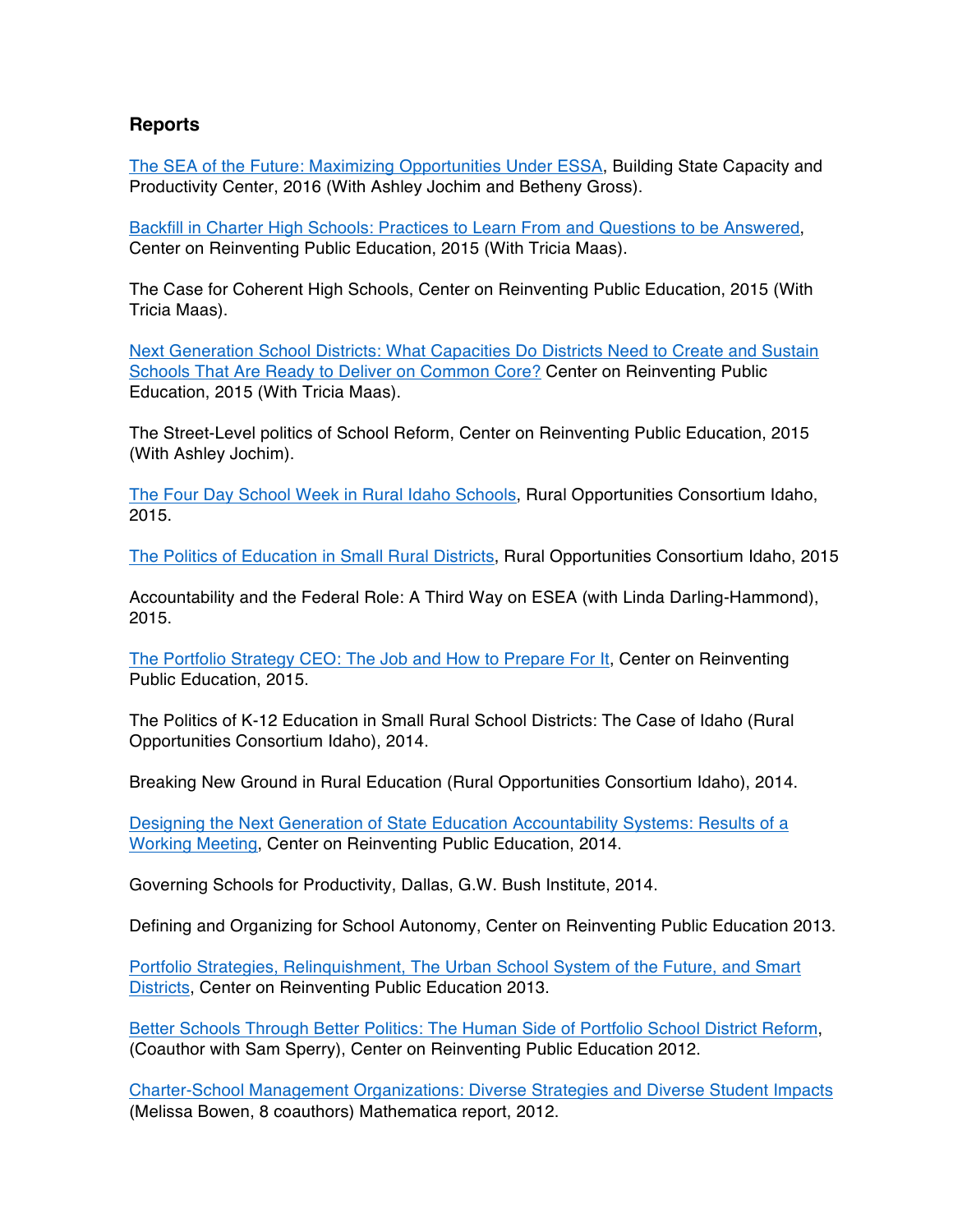The Changing Role of States in Education: The Move from Compliance to Performance (first author with Patrick Murphy), Center on Reinventing Public Education, 2011.

*Curing Baumol's Disease: In Search of Productivity Gains in K–12 Schooling (with Marguerite* Roza), CRPE White Paper, Center on Reinventing Public Education, July 2010.

*The National Study of Charter Management Organization (CMO) Effectiveness: Report on Interim Findings* (with Robin Lake et al.), Center on Reinventing Public Education, June 2010.

*Multiple Pathways to Graduation: New Routes to High School Completion* (with Shannon Marsh), CRPE Working Paper #2010-2, Center on Reinventing Public Education, May 2010.

*Portfolio School Districts for Big Cities: An Interim Report (with Christine Campbell et al.),* Center on Reinventing Public Education, October 2009.

*Performance Management in Portfolio School Districts* (with Robin Lake), Center on Reinventing Public Education, August 2009.

*Ohio at the Crossroads: School Funding—More of the Same or Changing the Model?* Washington, D.C., Thomas B. Fordham Institute, February 2009.

Equal Opportunity: Preparing Urban Youth for College, in *Hopes, Fears, & Reality: A Balanced Look at American Charter Schools in 2008,* Seattle, National Charter School Research Project, Center on Reinventing Public Education, December 2008.

*Facing the Future: Financing Productive Schools* (with Marguerite Roza and James Harvey), Center on Reinventing Public Education, December 2008.

*Mayoral Intervention: Right for Seattle Schools?* (with Ashley E. Watson), Center on Reinventing Public Education, February 2008.

*The School Finance Redesign Project: A Synthesis of Project Work to Date*, Center on Reinventing Public Education, January 2008.

Safety and Order in Charter and Traditional Public Schools (with Jon Christensen), in *Hopes, Fears, & Reality: A Balanced Look at American Charter Schools in 2007,* National Charter School Research Project, Center on Reinventing Public Education, December 2007.

*Making Resource Decisions Amidst Technical Uncertainty* (with James W. Guthrie), SFRP Working Paper 3, Center on Reinventing Public Education, March 2007.

Hopes, Fears, & Reality: A Balanced Look at American Charter Schools in 2006, Ed. (with Robin J. Lake) and author, A One-Day Ceasefire: What Charter School and Teachers Union Leaders Say When They Meet (with Lydia Rainey and Andrew J. Rotherham), *and* Improving State and Local Assessments of Charter School Performance (with Julian Betts), National Charter School Research Project, Center on Reinventing Public Education, December 2006.

*The Future of Charter Schools and Teachers Unions: Results of a Symposium* (with Lydia Rainey and Andrew J. Rotherham), National Charter School Research Project, Center on Reinventing Public Education, October 2006.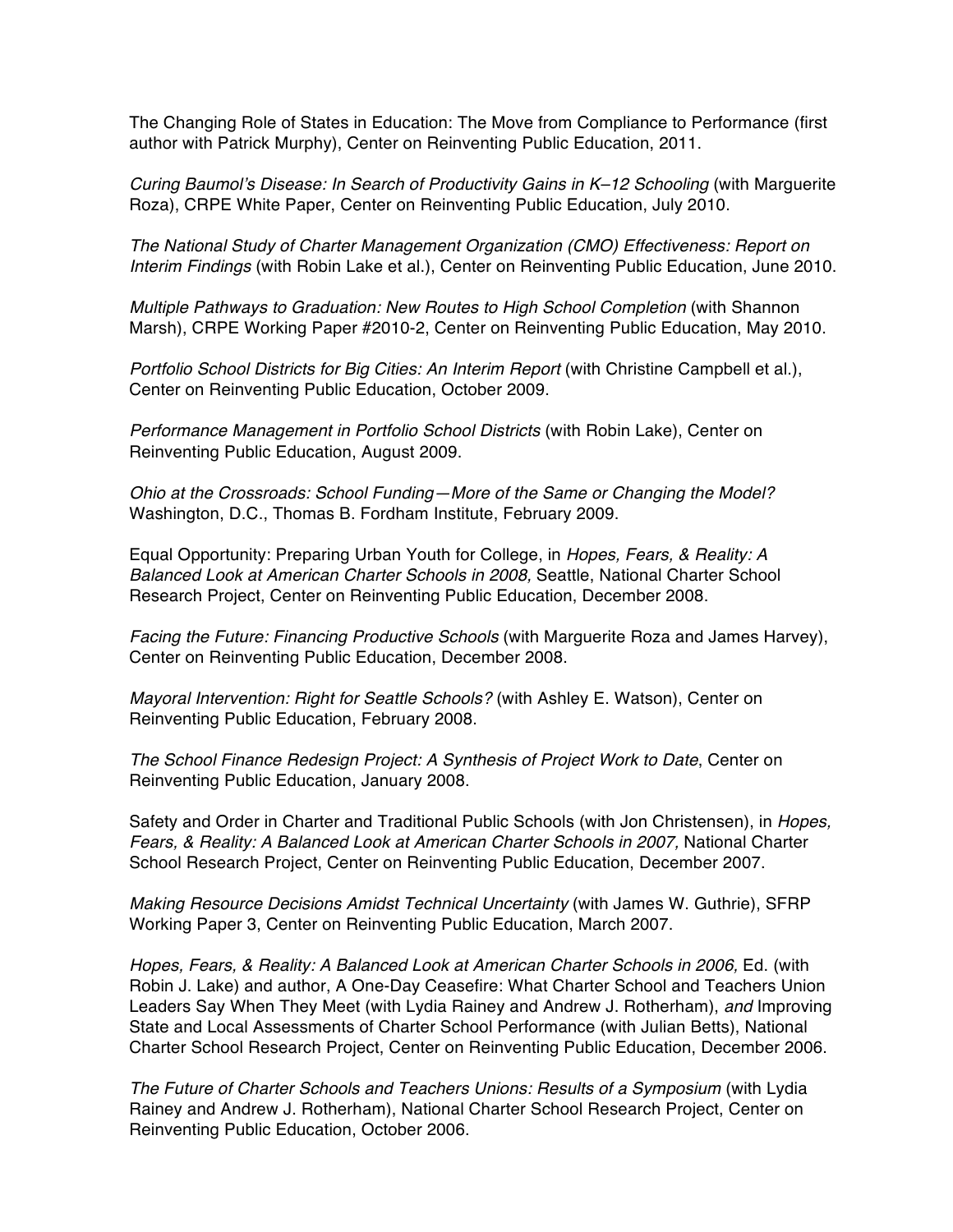*Key Issues in Studying Charter Schools and Achievement: A Review and Suggestions for National Guidelines* (with Julian Betts), NCSRP White Paper Series, No. 2, Seattle, National Charter School Research Project, Center on Reinventing Public Education, May 2006.

*Doing School Choice Right: Preliminary Findings* (with James Harvey), Center on Reinventing Public Education, April 2006.

*Put Learning First: A Portfolio Approach to Public Schools*, Washington D.C., Progressive Policy Institute, February 2006.

Hopes, Fears, & Reality: A Balanced Look at American Charter Schools in 2005, Ed. (with Robin J. Lake), Seattle, National Charter School Research Project, Center on Reinventing Public Education, November 2005.

*Strengthening Title I To Help High-Poverty Schools: How Title I Funds Fit Into District Allocation Patterns* (3rd author with Marguerite Roza and Larry Miller), Center on Reinventing Public Education Working Paper, 2005.

*School Choice: Doing It the Right Way Makes a Difference*, A Report of the National Working Commission on Choice in K-12 Education, Washington, D.C., Brookings Press, 2003.

*School Boards: Focus on School Performance, Not Money and Patronage*, Washington, D.C., Progressive Policy Institute, 2003.

*The Future of School Facilities: Getting Ahead of the Curve* (3<sup>rd</sup> author with Michael DeArmond and Sara Taggart), Center on Reinventing Public Education, 2002.

*Big City School Boards: Problems and Options* (with Kelly Warner-King and Christine Campbell), Center on Reinventing Public Education, 2002.

*Charter School Districts*, Washington, D.C., Democratic Leadership Council White Paper, 2001.

*Education Philanthropy for the 21st Century*, Thomas Fordham Foundation, 2001.

*Strategy and Philanthropy for Big-City Education Reform,* Chicago Community Trust, 2001.

*A Study of Charter School Accountability* (with Robin J. Lake and Mary Beth Celio), U.S. Department of Education, 2001.

*Building More Effective Community Schools* (with Christine Campbell)*,* The Annie E. Casey Foundation, 2000.

*Making Standards Work: Active Voices, Focused Learning (with Robin J. Lake), Washington,* D.C., Thomas B. Fordham Foundation, 1999.

*Toward a K-12 Education Accountability System in Washington State* (with Robin J. Lake), Center on Reinventing Public Education, 1998.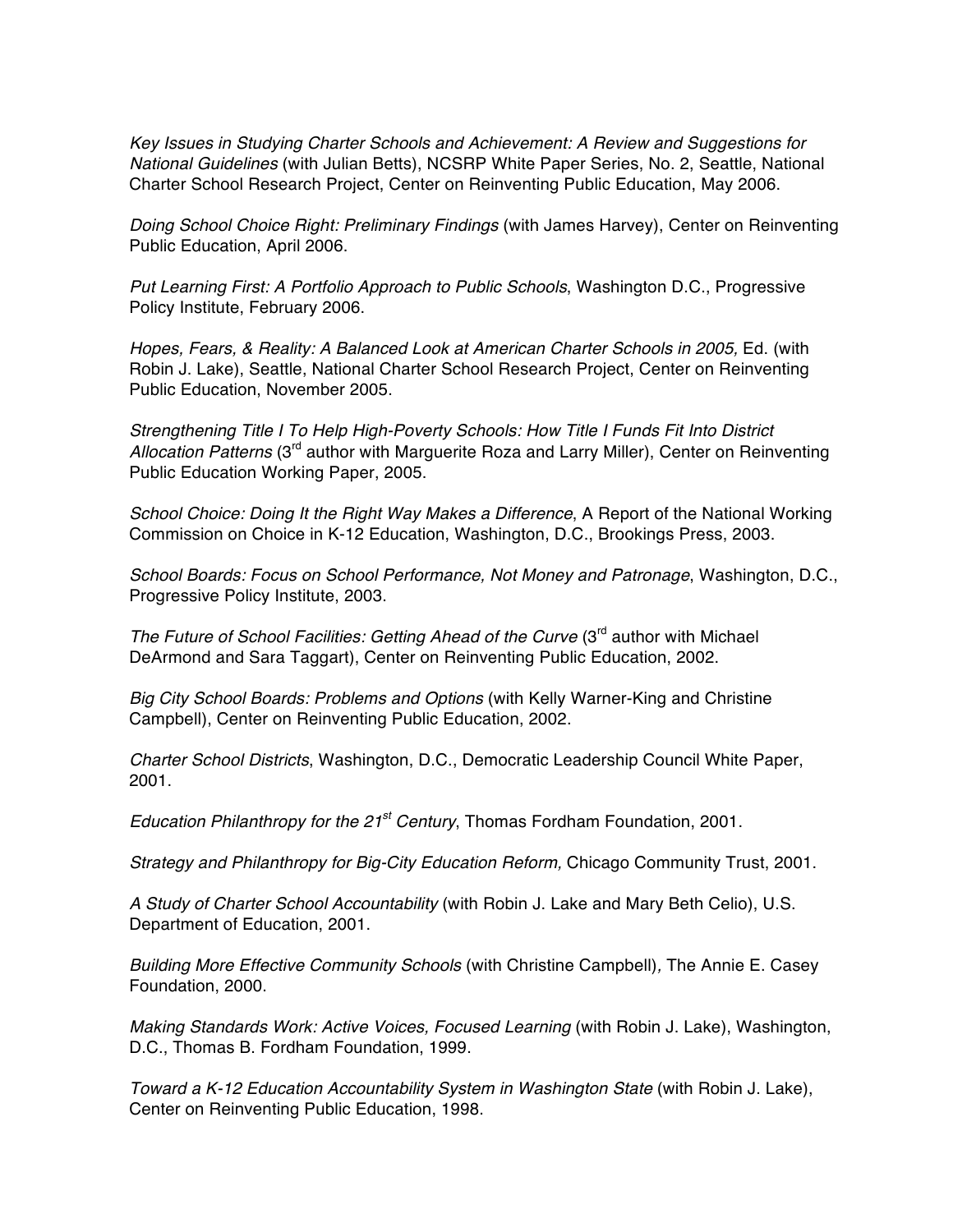*Toward An Evaluation Design For The Cleveland Scholarship Program* (with Stephen P. Klein), Working Paper, Seattle, University of Washington Graduate School of Public Affairs, 1997.

*High Schools with Character* (with G.E. Foster and Tamar Gendler), RAND, August 1990.

#### **Journal Articles**

The State Role in K-12 Education: From Issuing Mandates to Experimentation, *Harvard Law and Policy Review,* v. 20, p 102, 2016 (with Betheny Gross).

In the Future, Diverse Approaches to Schooling (with M. Johnston), *Kappan Magazine* 92, No. 3, November 2010.

Review of "Schools Under Surveillance: Cultures of Control in Public Education," T. Monahan and R. D. Torres', in *Journal of School Choice* 4, 2: 248-250.

The Charter School Catch-22 (with Robin Lake), *Journal of School Choice* 4, Issue 2, April 2010.

Spending Money When It Is Not Clear What Works, *Peabody Journal of Education* 83, No. 2, 2008.

Getting Hold of District Finances: A Make or Break Issue for Mayoral Takeover, *Harvard Educational Review* 76, no. 2, Summer 2006, 178-89.

Charter School Achievement Studies (with Lawrence Angel and Jon Christensen), *Education Finance and Policy* 1, Issue 1, Winter 2006, 139-150.

Educational Accountability in a Regulated Market (with Jacob Adams), *Peabody Journal of Education* 81, No. 1, 2006.

A Foundation Goes to School, *Education Next,* Winter 2006.

The Supply Side of Choice, *Journal of Education* 186, no. 2, 2005 (Published 2006).

Lessons from Blair's School Reforms: The "Specialist School" Formula Pays Off, *Policy Review,* No. 131, June–July 2005.

Doing School Choice Right, *American Journal of Education* 111, No. 2, February 2005.

Pennywise and Pound Foolish In Education (with Marguerite Roza), *The American Society for Public Administration PA Times* 27, No. 9, September 2004.

Baselines For Assessment Of Choice Programs (with Kacey Guin), *Education Policy Analysis Archives* 11, No. 39, October 2003.

High Schools And Development Of Healthy Young People*, Adolescent Medicine State of the Art Reviews,* August 2001.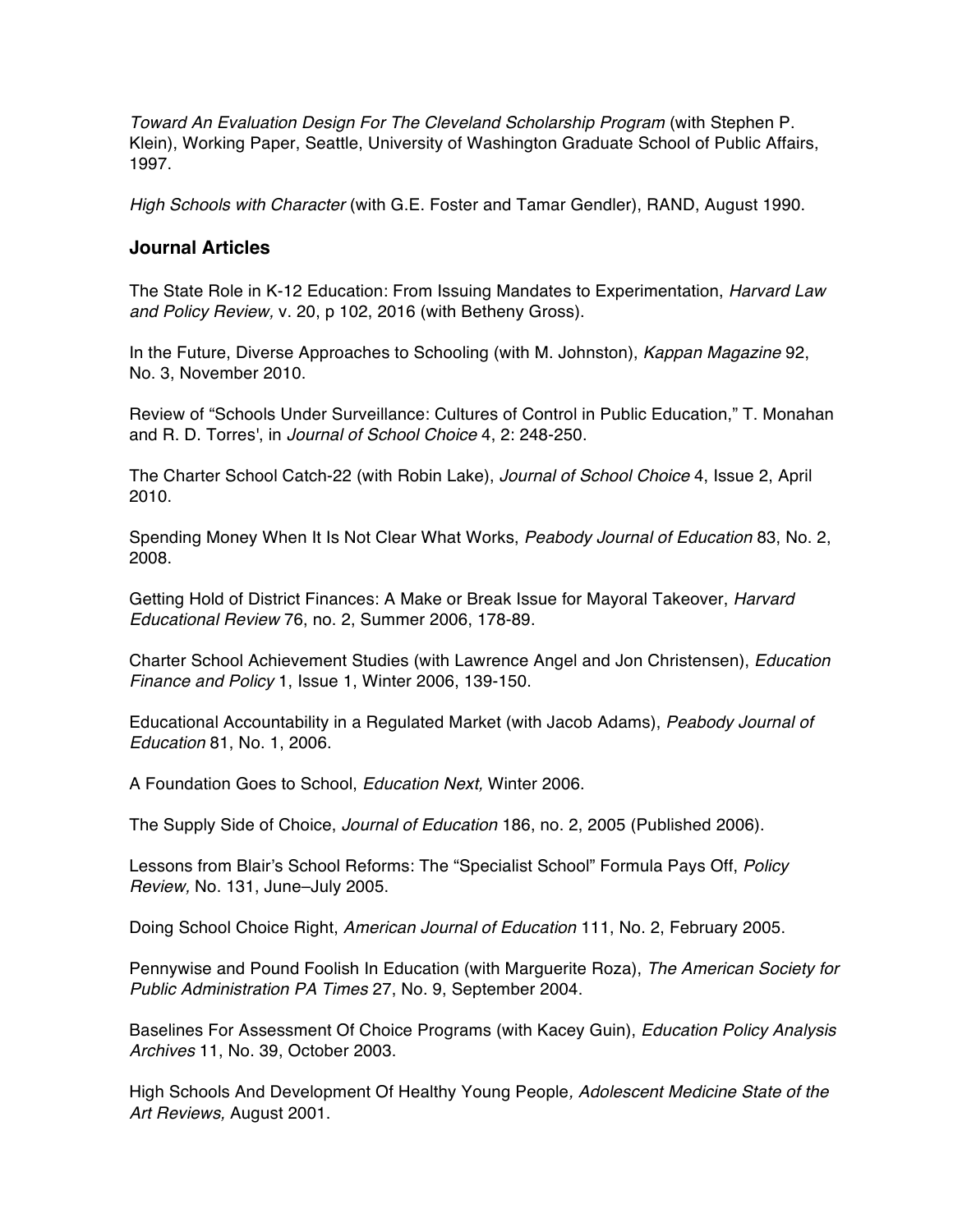The Home Schooling Movement and the Issue of Privatization, *Peabody Journal of Education*  75, No.s. 1 & 2, 2000.

A Public Education System For The New Metropolis, *Education and Urban Society* 29, No. 4, August 1997.

The Educational Consequences of Choice, *Phi Delta Kappan,* June 1996.

#### **Selected Chapters in Refereed Books**

Governance Futures, in Finn, Chester E and Richard Sousa, *What Lies Ahead for America's Children and Their Schools,* Stanford, Hoover Institution press, 2014.

Picturing a Different Governance Structure in Patrick McGuinn and Paul Manna, *Rethinking Education Governance for the New Century*, Washington DC, Brookings, 2013.

With Terry M. Moe, Moving to a Mixed Model: Without an Appropriate Role for the Market, the Education Sector Will Stagnate," in *The Futures of School Reform*, eds. Jal Mehta, Robert B. Schwartz and Frederick M. Hess. Cambridge: Harvard Education Press, 2012.

School Finance in the Digital Learning Era, in Bryan C. Hassel et. al, *Education in the Digital Era*, Washington DC, Thomas B. Fordham Institute, 2012.

Leadership and Governance in New York City School Reform, in *Education Reform in New York City: Ambitious Change in the Nation's Most Complex School System,* Jennifer O'Day, Ed., Harvard Education Press, forthcoming spring, 2011.

Reinvented School Districts, in *American Education in 2030,* Chester E. Finn, Jr., Ed., Stanford CA, Hoover Press, 2010.

Making Resource Decisions Amidst Technical Uncertainty (with James Guthrie), in *Smart Money: Using Educational Resources to Support Ambitious Learning Goals*, Jacob Adams, Ed., Harvard Education Press, 2010.

Consequences of Instructional Technology for Human Resource Needs in Education, in *Creating a New Teaching Profession,* Dan Goldhaber and Jane Hannaway, Ed.s, Urban Institute Press, 2009.

Politics of Choice (with Ashley Watson), in *Handbook of Research on School Choice*, Mark Berends, Matthew Springer, Herb Walberg, and Dale Ballou, Ed.s, Vanderbilt University, National Center on School Choice, 2009.

NCLB School Choice and Children in Poverty, in *Standards-Based Reform and the Poverty Gap*, Adam Gamoran, Ed., Brookings Institution Press, 2007.

Charter School Governance (with Robin J. Lake), in *Charter School Outcomes,* Mark Berends, Matthew Springer, and Herb Walberg, Ed.s, Vanderbilt University, National Center on School Choice, 2007.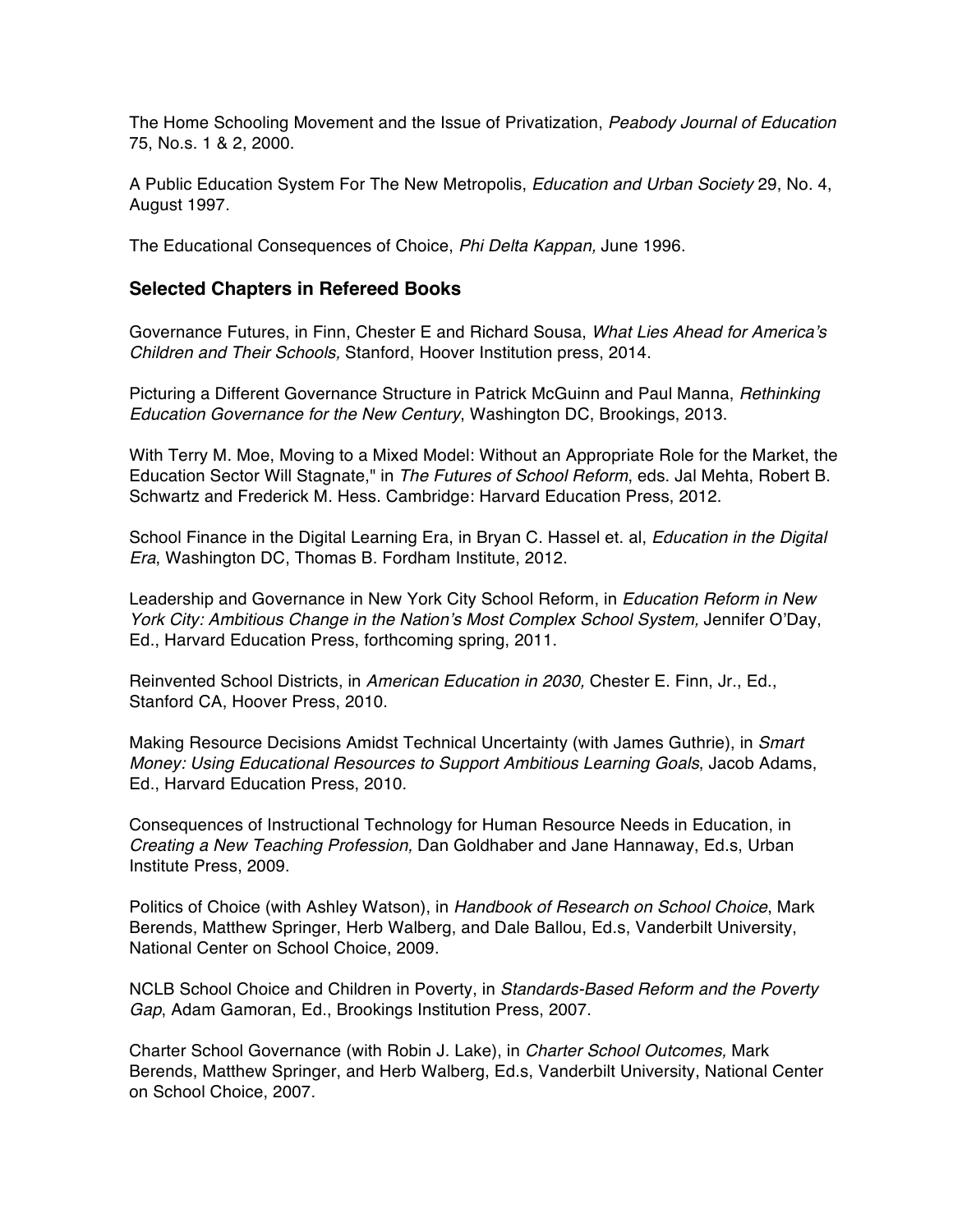New Political Economy of Public Education Policy and Research, in *The State of Education Policy,* Susan Fuhrman, Ed., Hillsdale, NJ, Lawrence Erlbaum Associates, 2007.

Charter Schools: Escape or Reform (with Marc Dean Millot and Robin Lake), in The Last Word: The Best Commentary and Controversy in American Education, *Education Week,* Jossey-Bass, 2007.

How Can Anyone Say What's Adequate If Nobody Knows How Money Is Spent Now? (with Marguerite Roza), in *Courting Failure: How School Finance Lawsuits Exploit Judges' Good Intentions and Harm Our Children,* Eric Hanushek, Ed., Stanford CA, Hoover Press, 2006.

Resource Management (with Marguerite Roza), in *Reforming Education in Florida: A Study Prepared by the Koret Task Force on K-12 Education*, Paul Peterson, Ed., Stanford CA, Hoover Institution, 2006.

The Future of Public Education in New Orleans (with Jane Hannaway), in *After Katrina, Rebuilding Equity and Opportunity Into the New New Orleans*, Margery Turner and Sheila Zedlewski, Eds., Washington D.C., The Urban Institute, 2006.

The Costs of Collective Bargaining Agreements and Related District Policies, in *Collective Bargaining in Education*, Jane Hannaway and Andrew Rotherham, Eds., Cambridge, MA, Harvard Education Press, 2006.

Transparency, in *Reforming Education in Arkansas: Recommendations from the Koret Task Force, 2005*, John Brown and Gary W. Ritter, Eds., Stanford CA, Hoover Press, 2005.

How Within-District Spending Inequities Help Some Schools to Fail (second author to Marguerite Roza), in *Brookings Papers on Education Policy 2004,* Diane Ravitch, Ed., Washington, D.C., Brookings Press, 2004.

Recovering from an Accident: Repairing Governance with Comparative Advantage, in *Who's In Charge Here? The Tangled Web of School Governance and Policy*, Noel Epstein, Ed*.,*  Washington, D.C., Brookings Press, 2004.

Entrepreneurship in K-12 Public Education, in *Social Entrepreneurship,* Marilyn Kourilsky and William Walstad, Eds., Senate Hall Press, 2003.

Minority Children at Risk in Big Cities, Then and Now (with Kacey Guin), in *Our Schools and Our Future: Are We Still at Risk?* Paul Peterson, Ed., Stanford CA, Hoover Press, 2003.

What's Wrong With Public Education Governance In Big Cities And How Should It Be Fixed? in *American Educational Governance on Trial: Change and Challenges*, 102<sup>nd</sup> Yearbook of the National Society for the Study of Education, Willliam Lowe Boyd and Debra Miretzky, Eds., Chicago, University of Chicago Press, 2003.

Standards And Accountability In Washington State (with Robin J. Lake), in *Brookings Papers on Education Policy 2002,* Diane Ravitch, Ed., Washington, D.C., Brookings Press, 2002.

Where Do We Go from Here? in *Choice, Charters, and Vouchers*, Paul Peterson and David Campbell, Eds., Washington, D.C., Brookings Press, 2001.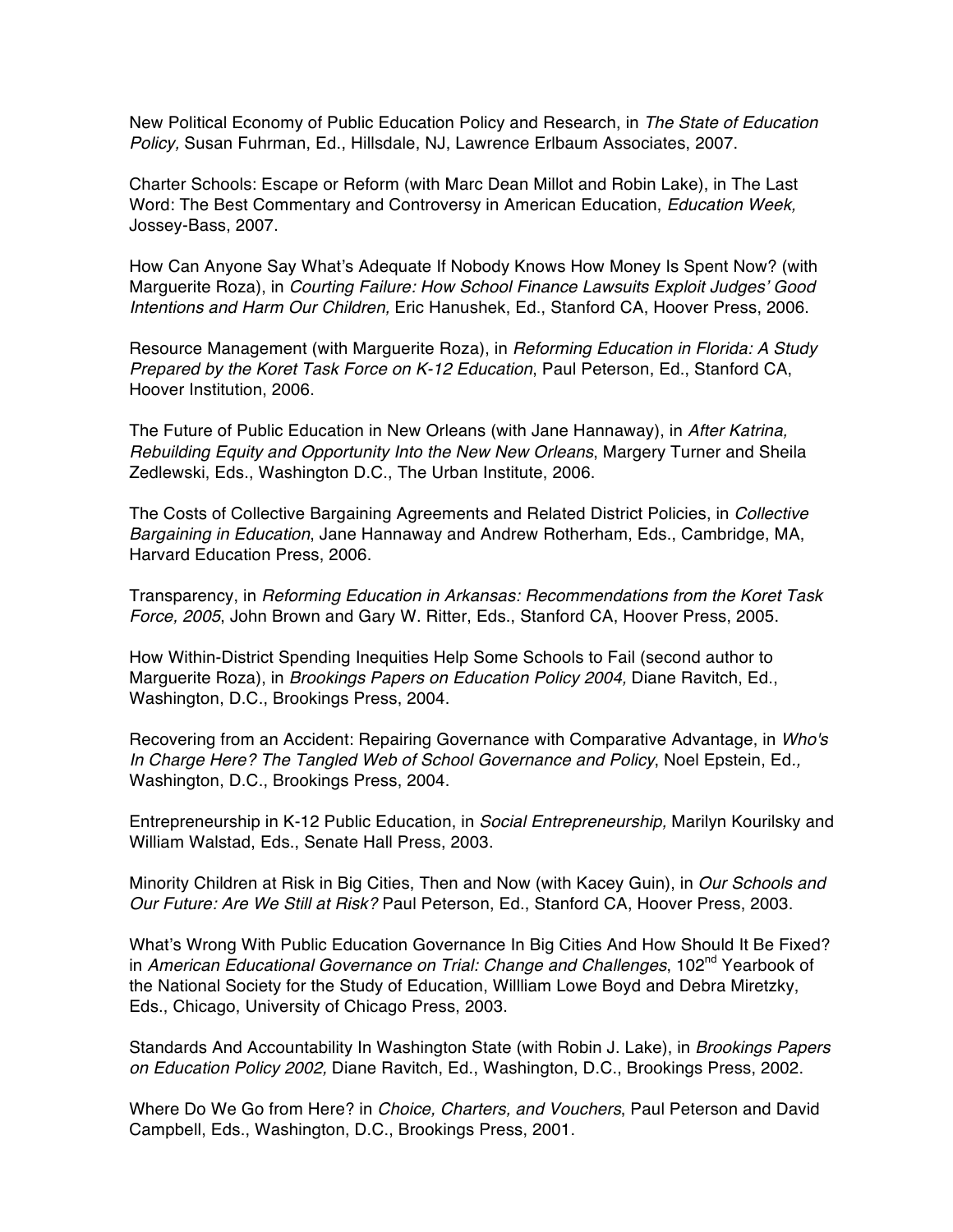What is Public About Public Education, in *A Primer on American Education*, Terry Moe, Ed., Stanford, CA, Hoover Press, 2001.

The Supply Side of School Choice, in *School Choice and Social Controversy,* Stephen Sugarman and Frank Kemerer, Eds., Washington, D.C., Brookings Press, 2000.

The Federal Role in Education, in *Brookings Papers on Education Policy 2000,* Diane Ravitch, Ed., Washington, D.C., Brookings Press, 2000.

New York City's Catholic Schools (with Mary Beth Celio), in *Educational Options in New York City,* Diane Ravitch, Ed., John Hopkins University Press, 2000.

Supplying Effective Public Schools in Big Cities, in *Brookings Papers on Education Policy 1999,* Diane Ravitch, Ed., Washington, D.C., Brookings Press, 1999.

Contracting in Public Education, in *New Schools for a New Century*, Diane Ravitch and Joseph Viteritti, Eds., New Haven, Yale University Press, 1997.

### **Op-Ed Articles and Features**

Remembering an Academic, Entrepreneur, and Leader, Education Next, Nov. 14, 2016.

Sustaining Centrist Reform in a Time of Increased Polarization (with Ashley Jochim), Real Clear Education, May 6, 2016.

If America Neglects its Rural Schools Nobody Wins, Real Clear Education, Feb. 12, 2016.

Are Charter Schools a Threat or Opportunity in Los Angeles (with Robin Lake) *Los Angeles Times* October 16, 2015.

Op. eds. derived from my book, *A Democratic Constitution* in the *Chicago Tribune, Buffalo Daily News,* and *Crosscut*, Seattle).

Beyond Chartering, *Education Week* March 3, 2015.

Want to Fix the School Board? Change the Job Not the People, Crosscut (online) Jan 14, 2015.

Taking a Closer Look at Rural Schools, *Education Week*, Feb. 5, 2014.

Bloomberg's Education Plan is Working, Don't Ditch it, *The Atlantic*, Oct 22, 2013.

Education Plan Lacks Needed Flexibility, *Columbus Dispatch,* April 19, 2009.

The Productivity Imperative: Getting More Benefits From School Costs in an Era of Tight Budgets (with Marguerite Roza and Dan Goldhaber), *Education Week*, January 5, 2009.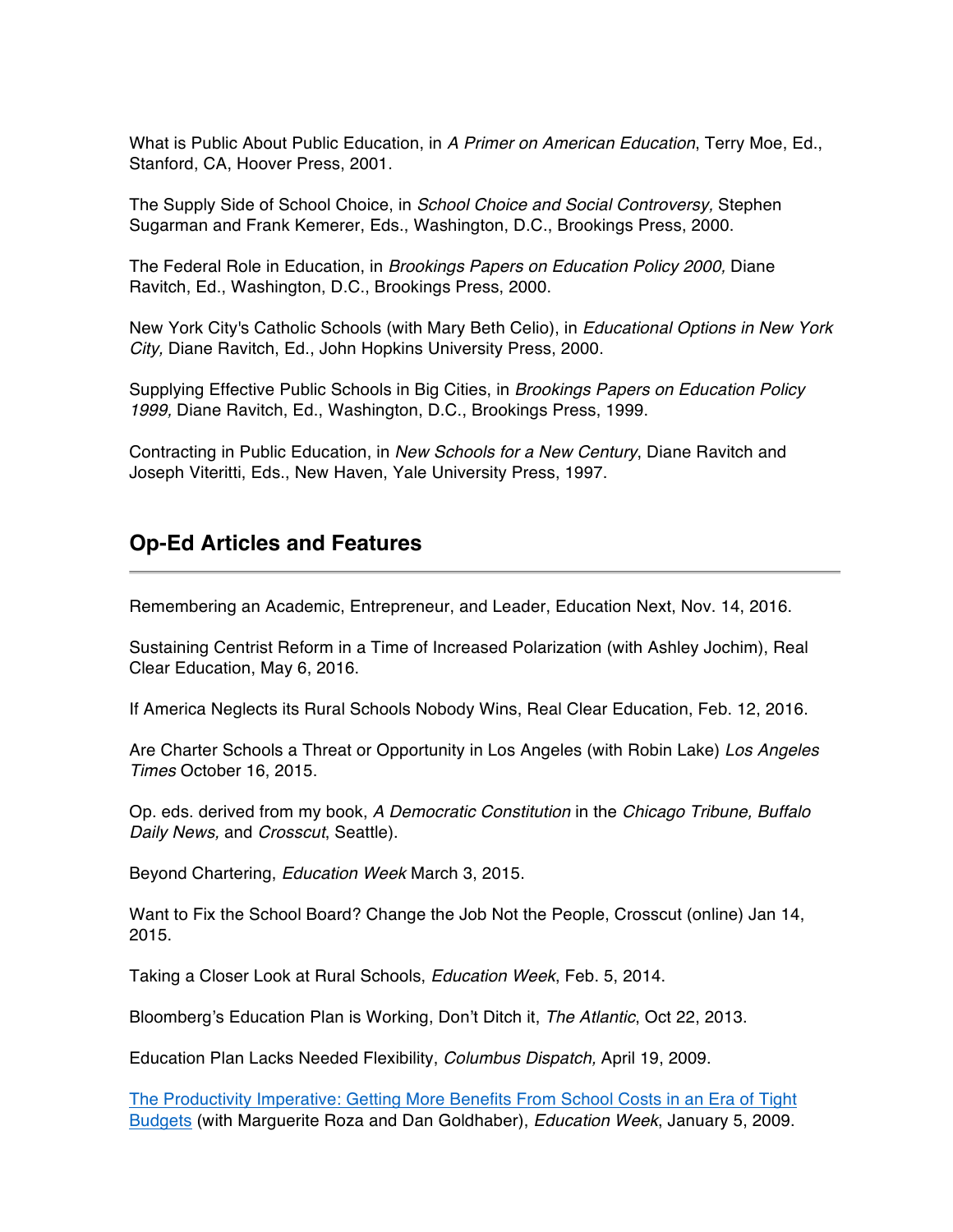Financing Schools For Results (with Marguerite Roza), *School Business Affairs*, Volume 74, Number 8, September 2008.

The End of School Finance As We Know It (with Marguerite Roza), *Education Week*, April 30, 2008.

Putting Students First: Playing Second Fiddle to Finances, Teacher Contracts, Politics (with Shelley De Wys), *Seattle Post-Intelligencer*, February 29, 2008.

Waiting For The 'Tipping Point': Why School Choice Is Proving To Be So Hard, *Education Week*, September 5, 2007.

Charters can help in LAUSD reform, *LA Daily News*, October 6, 2006.

Money, Momentum, and the Gates Foundation: What Will Warren Buffett's Gift Mean for U.S. Schools? *Education Week*, August 9, 2006.

Poor Parents Can Be Good Choosers (with Paul Teske and Patrick Wolf), *Education Week*, April 19, 2006.

Comparability: What It Does (and Doesn't Do!) for Equity (with Marguerite Roza), *Title I Monitor*, March 2006.

Re-Creating Public Education in New Orleans, *Education Week*, September 21, 2005.

Equalizing Education Dollars (with Marguerite Roza), *Washington Post*, August 21, 2005.

Why Equal Education Funding Isn't as Easy as Apple Pie (with Marguerite Roza), *Christian Science Monitor*, March 7, 2005.

America Needs to Renew K-12, *Miami Herald*, January 13, 2005.

Assessing Student Performance in Charter Schools: Why Studies Often Clash and Answers Remain Elusive, *Education Week*, January 12, 2005.

Attracting the Best Teachers, *Hoover Institution Weekly Essays*, March 2004.

Uneasy Lies The Head That Wears The Crown, *Seattle Times*, January 2, 2004.

Doing Choice Right, *Education Week*, November 19, 2003.

Aha! School Choice Can Work in D.C: Vouchers Can't Cure a Crippled System, But They're a Start, *Washington Post Outlook*, Sunday, September 21, 2003; Page B0.

Superintendents' 'Coach Speak' (with James Harvey), *Education Week,* April 10, 2002.

A Conspiracy of Silence, *Hoover Digest*, March 2001.

An Education Problem The Feds Can Solve, *Christian Science Monitor*, January 2001.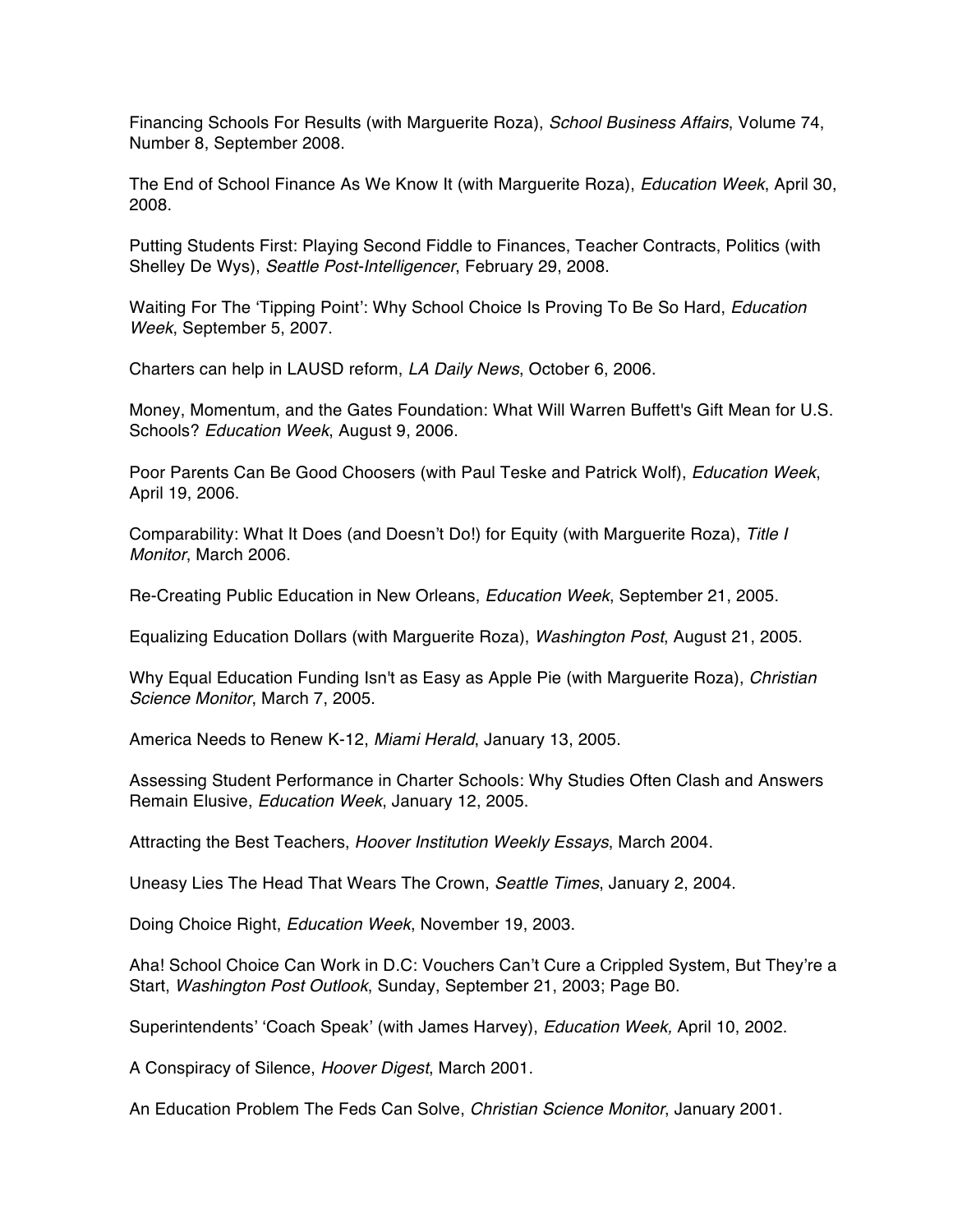HISD Needs a Houston Insider, *Houston Chronicle,* January 5, 2001.

Fairer Pay for All Teachers, *Christian Science Monitor,* November 20, 2000.

Catholic Schools In Seattle's South End: A Community Asset In Danger, *Seattle Post-Intelligencer,* August 2000.

Charter School Opponents Ignore The Facts, *Seattle Times,* August 2000.

The Innovator's Dilemma…And the Future of Public Education, *Education Week,* June 14, 2000.

No Legal Barrier Prevents Private Funders From Helping Catholic Schools Teach Poor Children, *Seattle Post-Intelligencer,* June 4, 2000.

How Home Schooling Will Change Public Education, *Hoover Digest,* No. 2, 2000.

#### **Magazine Articles**

Bloomberg's Education is Working, Don't Ditch it, *The Atlantic* online October 22, 2013.

Change The Rules, *Blueprint*, April 2003.

The Chasm Remains (with Kacey Guin, and Mary Beth Celio), *Education Next*, The Hoover Institution, Spring 2003.

Charter School Districts, *The State Standard*, National Association of State Boards of Education, Spring 2002.

Digging Deeper, *Education Next,* The Hoover Institution, Fall 2001.

Charter School Districts, *Democratic Leadership Conference* White Paper, May 2001.

Breaking the Hermetic Seal, *The School Administrator,* March 2001.

A Conspiracy of Silence, *The Weekly Standard*, February 12, 2001.

Who Should Run Big City Schools? *Education Matters,* 2001.

A New Direction for Public Education, *The School Administrator,* 2001.

Building "Social Capital" Through Advocacy, Alliances & Forums, *Connections/ Public Education Network,* Vol. 8, No. 1, Winter 2001.

Where Public Education–And Educational Leadership–Are Going, *Educational Administration*, Winter 2001.

Hero Worship, *Education Next,* The Hoover Institution, Winter 2001.

Cities' Capacity for Education Reform, *Brookings Review*, Summer 2000.